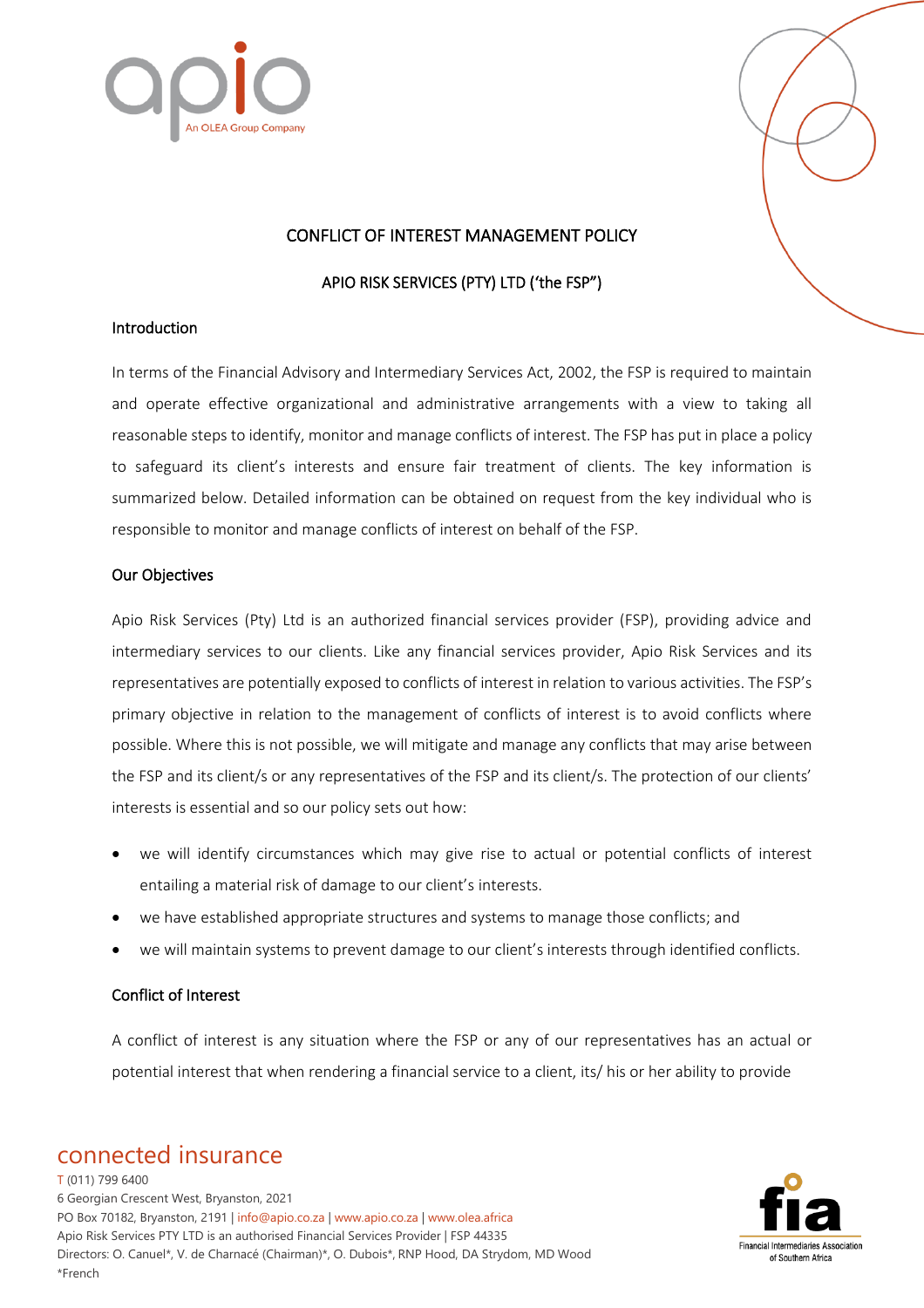

such service objectively is influenced or prevents the FSP or any of our representatives from rendering an unbiased and fair financial service to the client or from acting in the best interests of the client.

# Identifying and Managing Conflict of Interest

The FSP strives towards ensuring it can appropriately and effectively identify and manage potential conflicts. It may manage potential conflicts through avoidance, establishing confidentiality barriers or by providing appropriate disclosure of the conflict to affected clients. In determining whether there is or may be a conflict of interest to which the policy applies, the FSP considers whether there is a material risk of damage to the client, considering whether the FSP or any of our employees:

- is likely to make a financial gain, or avoid a financial loss, at the expense of the client.
- has any ownership interest in another FSP, product supplier or other third party that would affect the FSP or any of our representative's ability to render a fair and unbiased service to clients.
- has an interest in the outcome of a service provider to the client or of a transaction carried out on behalf of the client, which is distinct from the Client's interest in that outcome.
- has a financial or other incentive to favour the interests of another client or group of clients over the interests of the client.
- receives or will receive from a person other than the client, an inducement in relation to a service provided to the client in the form of monies, goods, or services, other than the standard commission or fee for that service.
- Any other relationship with another FSP, product supplier or third party that affects the FSP or any of our representative's ability to render a fair and unbiased service in the interests of clients.

### Confidentiality Barriers

Our employees respect the confidentiality of client information and disclose or use it with circumspect. No such information may be disclosed to a third party without the prior written consent of a client.

No confidential client information may be used by the FSP or employees of the FSP for their own personal financial gain.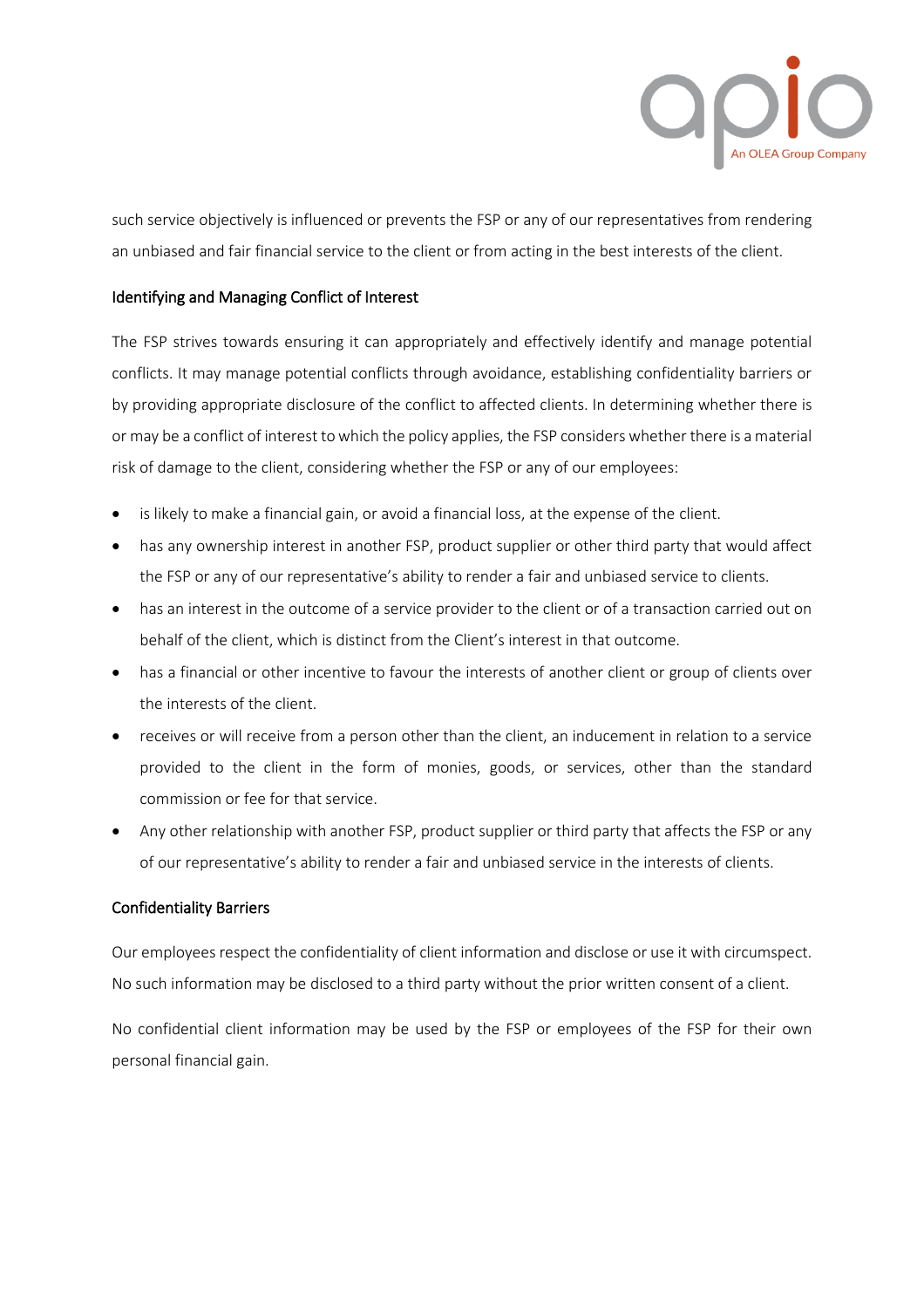

## Financial Interest

Financial interest includes any cash, cash equivalent, voucher, gift, service, advantage, benefit, discount, domestic or foreign travel, hospitality, accommodation, sponsorship, other incentive, or valuable consideration.

The FSP's employees will not accept any financial interest other that those considered normal in their line of business. Excessive financial interest from clients may result in a conflict of interest, which we are committed to avoiding.

Remuneration from third parties in relation to a service provided to clients is acceptable to the FSP only if they are appropriately disclosed to clients and if it is either the payment of a normal fee or commission to continue the quality of our services to clients and does not impair our duty to act in the best interests of clients.

Employees of the FSP may accept other financial interest from third parties including other financial services providers and product suppliers where the aggregated value of the financial interest received does not exceed R1000.00 in any calendar year from the same third party.

The FSP and our employees must similarly ensure that we do not offer financial interest in excess R1000.00 to any representative of another financial services provider or product supplier in any calendar year.

The FSP does not offer any financial interest to a representative for:

- Giving preference to the quantity of business secured for the FSP to the exclusion of the quality of the service rendered to clients; or
- Giving preference to a specific product supplier, where the representative may recommend more than one product supplier to a client: or
- Giving preference to a specific product of a product supplier, where a representative may recommend more than one product of that product supplier to a client.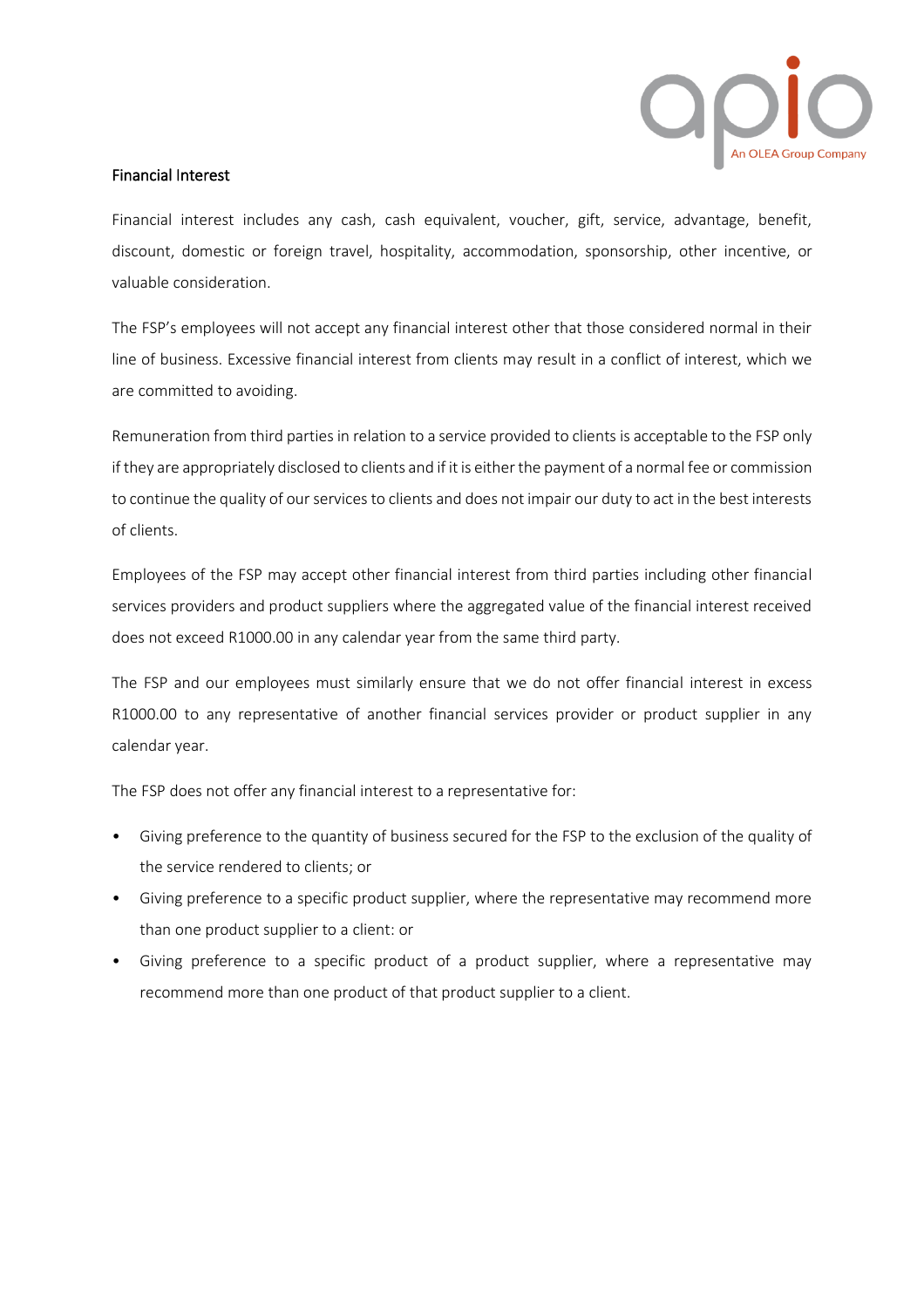

## **Disclosure**

Where a conflict of interest affecting a client has been identified, the FSP will ensure that the Key Individual or representative following consultation with the Key Individual, at the earliest opportunity discloses to the affected client the existence of the conflict of interest. The disclosure will where applicable include:

- The measures taken to avoid or manage the conflict.
- Details of any ownership or financial interest that the FSP or any representative of the FSP may become eligible for because of the situation giving rise to the conflict.
- The nature of the arrangement or relationship with the third parties that has caused the conflict.
- The fact that this Conflict of Interest Policy exists and is available to the client on request.

The above disclosures will be made in writing in sufficient detail that will allow the affected client to make an informed decision on whether to continue using our services in the situation concerned.

# Declining to Act

We may decline to act for a client in cases where we believe the conflict of interest cannot be managed in any other way. Our policy defines possible conflicts of interest as:

- conflicts of interest between the FSP and the client.
- Conflicts of interest between our clients if we are acting for different clients and the different interests' conflict materially.
- Holding confidential information on clients which, if we would disclose or use, would affect the advice or services provided to clients.

# Monitoring

The key individual in charge of supervision and monitoring of this policy will regularly provide feedback on all related matters. A Financial Interest Register is maintained as an additional mechanism to monitor potential and actual conflicts of interest.